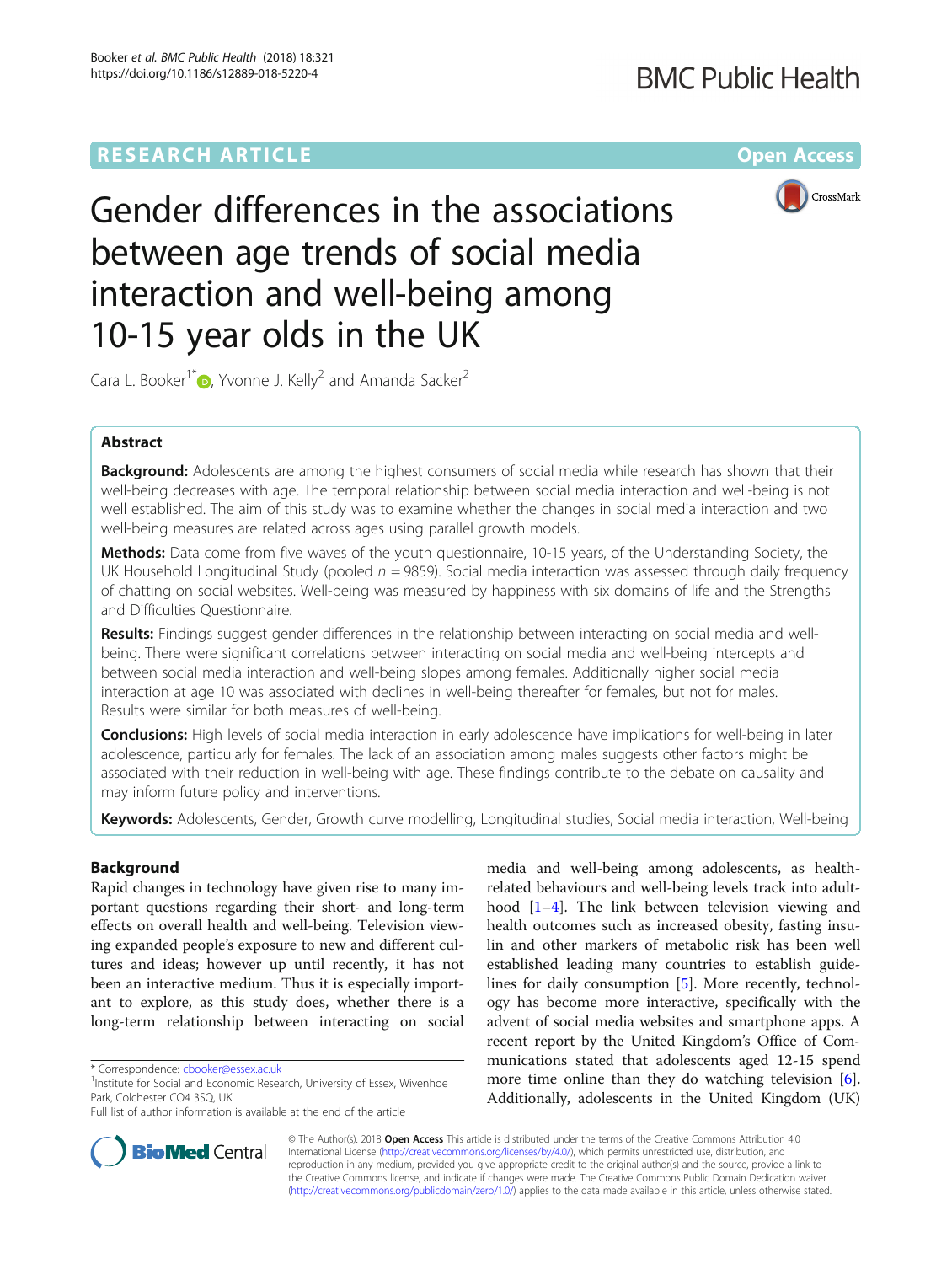are ranked in the bottom third on overall well-being in a United Nations Children's Fund report comparing several countries [[7\]](#page-10-0).

While social media allows for interaction between people, it is still a sedentary activity that can be done in a solitary environment. Conversely, social media are often used in group settings. Whether done in isolation or with friends, there may be risks to using social media, which could lead to poorer physical and mental health in adulthood [[8,](#page-10-0) [9\]](#page-10-0). Risk factors such as social isolation  $[10]$  $[10]$ , low self-esteem  $[11, 12]$  $[11, 12]$  $[11, 12]$ , increased obesity  $[13]$  and decreased physical activity [\[14](#page-10-0)] may all contribute to later life health issues. While some studies have shown a negative relationship between interacting on social media and well-being, there are others which show positive associations. High quality interactions [\[15](#page-10-0)–[17](#page-10-0)], reduced social isolation  $[16, 18]$  $[16, 18]$  $[16, 18]$  $[16, 18]$  or information seeking [[19\]](#page-10-0) are all mechanisms through which well-being may be increased with social media use.

More recently, research has focused on the patterns of social media usage. There are different ways these patterns have been defined, Brandtzæg [\[16\]](#page-10-0) identified five types, sporadics, lurkers, socializers, debaters and advanced. Others categorise users as active or passive [[20](#page-10-0)–[22](#page-10-0)]. As research into the effects of social media use and interaction has increased the theoretical framework underlying the relationship with well-being have continued to be developed. Verdyun et al., [\[22](#page-10-0)] suggest that the relationship operates differently for passive and active users. Active users may experiences an increase in social capital and connectedness resulting in an increase in well-being, however passive users may be more likely to experience upward social comparison leading to a reduction in well-being [[22](#page-10-0)]. A review of current literature by Verduyn et al. [[22\]](#page-10-0) found mixed results for the passive mechanism while evidence for the active pathway was stronger.[22]While much of the early evidence linking social media interaction and well-being was based on cross-sectional data making causal inference impossible, evidence from longitudinal studies is increasing.

Recent longitudinal studies have reported longer term associations between social media interaction and wellbeing with mixed results  $[22-25]$  $[22-25]$  $[22-25]$ . In a study of Belgian adolescents, active private Facebook use, e.g. chatting or sending personal messages, was indirectly associated with lower depressed mood through increased perceived friend support and decreased avoidant coping [\[20](#page-10-0)]. Recent reviews of studies have analysed the associations between mental health and screen time or screen-based media [[11,](#page-10-0) [22,](#page-10-0) [26\]](#page-10-0). One review included all forms of screen-based media and separated associations by type of mental health indicator  $[11]$  $[11]$  $[11]$ . They found support for a relationship of screen-based sedentary behaviours with increased depressive symptoms, increased inattention, hyperactivity problems, decreased self-esteem and decreased well-being and quality of life [\[11](#page-10-0)]. Evidence of a relationship with anxiety symptoms, internalising problems and eating disorder symptoms was inconclusive. [[11\]](#page-10-0) A meta-analysis examined evidence from crosssectional and longitudinal studies separately with mixed findings. Among cross-sectional studies, the findings suggest a strong positive association between increased screen time and depression risk [[26](#page-10-0)]. However among longitudinal studies' findings suggest a negative, although non-significant association [\[26\]](#page-10-0). Further investigation of the longitudinal studies included identifying the quality of the studies, i.e. participant selection, measurement of constructs, methodology for addressing study design issues, control of confounding and appropriate statistical methodology. Therefore when lower quality studies were excluded increased screen time significantly predicted depression risk [[26](#page-10-0)]. A limitation of these reviews is that there is a conflation, in some cases, of screen time with social media use or interaction on social media. Social media use is conducted using a screen, however there are features of social medial that cannot be found in traditional screen time such as television viewing  $[16]$  $[16]$  $[16]$ .

A third recent review looked at two social media usage components, overall usage of social networking sites and types of social networking site use and their associations with subjective well-being [[22\]](#page-10-0). They conclude that cross-sectional studies provide a mixed message on overall usage and subjective well-being, while longitudinal studies show more conclusively a decline in subjective well-being as a result of using social networking sites [\[22](#page-10-0)]. A limitation to this review is that the longitudinal studies sites used short follow-up times, one to two weeks, which may not translate into long-term effects. In their conclusions regarding types of social networking sites use and subjective well-being the authors suggest that passive use is associated with lower subjective well-being while most studies cited showed a positive association between active use and subjective well-being [[22\]](#page-10-0).

Prior research shows that screen-based media interaction increases whilst well-being levels decrease throughout adolescence and these changes differ by gender [\[6](#page-10-0), [27](#page-10-0), [28\]](#page-10-0). Many of the recent studies controlled for gender and age, where appropriate, but did not look at age or gender differences in screen-based media interaction or how associations with well-being might differ with age and gender. In the meta-analysis conducted by Liu et al., [[26\]](#page-10-0) gender and age moderation analyses were conducted which showed a significant positive association for males and adolescents under the age of 14; no significant associations were found for females or those over the age of 14. This suggests that there might be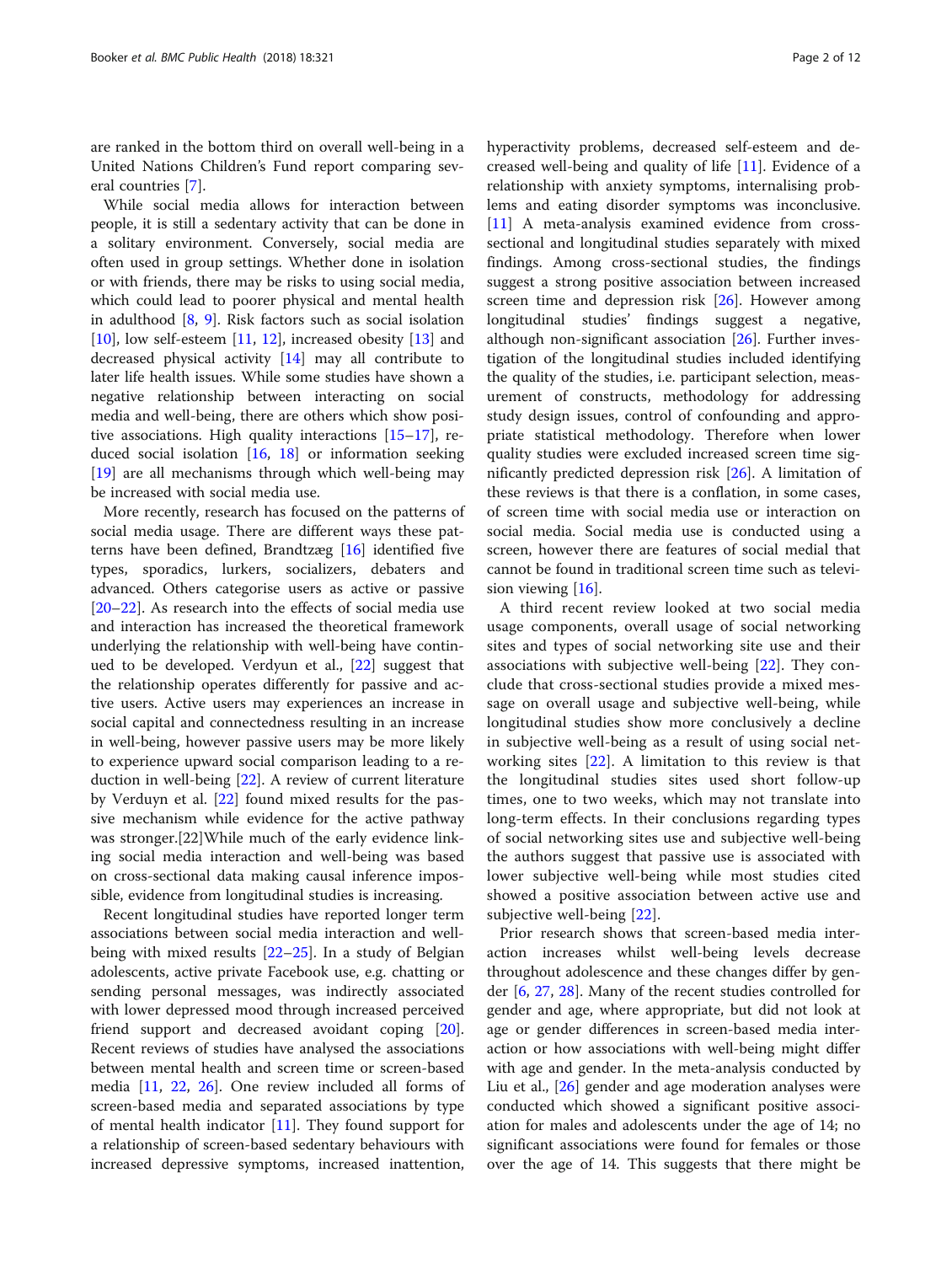differences in the association between social media interaction and well-being by gender and across age groups.

The well-being measure used to examine the relationship between screen-based media and well-being might also be a factor which contributes to the diverse and sometimes conflicting results. Many studies have examined the associations between screen-based media and negative markers of well-being such as depression, socio-emotional difficulties and anxiety with mixed results [[11](#page-10-0), [20](#page-10-0), [23](#page-10-0), [29](#page-10-0)]. There have also been studies which have examined positive markers of well-being, such as happiness, self-esteem and quality of life, again with mixed results [[11](#page-10-0), [27\]](#page-10-0). Findings from a study of UK adolescents showed that interacting on social media for more than 4 h was associated with more socioemotional difficulties, but not with lower levels of happiness suggesting that future research should investigate whether the relationship between social media interaction and positive and negative markers of well-being differs [\[27\]](#page-10-0).

This study adds to the current literature by using longitudinal data from adolescents 10-15 years of age in the UK. The primary aim of this study is to examine changes in social media interaction and positive and negative markers of well-being with age and to determine whether any relationship exists between social media interaction and well-being trajectories. A secondary aim is to examine whether the social media interaction and well-being relationships and trajectories differ by gender. We also explore whether initial levels of well-being or social media interaction are predictive of rates of change in the other.

## Methods

## Participants

Respondents came from the youth panel of Understanding Society: the UK Household Panel Study (UKHLS). UKHLS is a nationally representative longitudinal study which interviews all household members annually (2009/10-2014/15). A stratified, clustered sampling scheme was used to identify primary sampling units. Additional information on the sampling scheme and data collection methods is available [[30,](#page-10-0) [31\]](#page-10-0). All individuals 16 and older participated in the main survey while the youth questionnaire was given to adolescents aged 10-15. Youth panel members self-completed a paperand-pencil survey. Verbal consent was required for participation for all respondents. Written consent is only required for requests to link administrative data to survey responses. Youth participation required the interviewer to ask the parent/guardian for their verbal consent, and receive an affirmative response, and then to ask the young person for their consent, at which point the young person was free to agree or refuse. Ethical

approval was obtained from the University of Essex Ethics Committee and the Oxfordshire Research Ethics Committee (REC) A, REC reference OS/HO604/124.

In wave one, 4899 respondents participated in the youth panel, this represents 74% of the invited 6627 adolescents [\[32](#page-11-0)]. As children reach the age of 10 they are eligible to be included in the youth panel and at the age of 16 they are eligible to enter the adult interview. Over the first five waves of UKHLS, 9859 adolescents participated in the youth panel, participation in each wave ranged from a low of 3656 in wave 5 to a high of 5014 in wave 2. The number of adolescents who participated in just one wave was 3674; 2521 participated in two waves, 1874 in three, 1280 in four waves and only 510 have participated in all 5 waves. Males comprised 51% of the sample with 4990 individuals providing 11,073 person-age observations compared to 4869 females with 10,935 person-age observations.

### **Measures**

Social media interaction: Two questions were used to determine whether adolescents chatted via social media. The first question asked "Do you belong to a social website such as Bebo, Facebook or MySpace?" and the second question "How many hours do you spend chatting or interacting with friends through a social website like that on a normal school day?" Responses for the latter question were scored on a 5-point scale ranging from "none" to "7 or more hours." Responses were then recoded so that those with no social networking profile were coded as "no profile" and other responses were recoded to "1 h or less", "1-3 h" and "4 h or more" category.

Well-being: Happiness and socio-emotional difficulties reported by youth panel members were both used to examine whether social media interaction is differentially associated with positive and negative markers of wellbeing. Six questions covering different domains of life, i.e. friends, family, appearance, school, school work and life as a whole, were asked and scored on a 7-point Likert-type scale. Factor analysis confirmed that all questions loaded on to one factor, thus an overall happiness score was created with a range of 6-42 (Cronbach's  $\alpha = 0.77$ ). Higher scores indicated higher levels of happiness [\[33\]](#page-11-0).

Negative aspects of well-being were measured using the Strengths and Difficulties Questionnaire (SDQ). The SDQ is a validated instrument which screens for emotional and behavioural problems in children and adolescents aged 3-16 years [\[34](#page-11-0)]. The SDQ is comprised of 25 items; responses were 'not true', 'somewhat true' and 'certainly true'. Twenty of these items covering hyperactivity/inattention, emotional symptoms, conduct problems and peer relationship problems are summed to create a total difficulties score which ranges from 0 to 40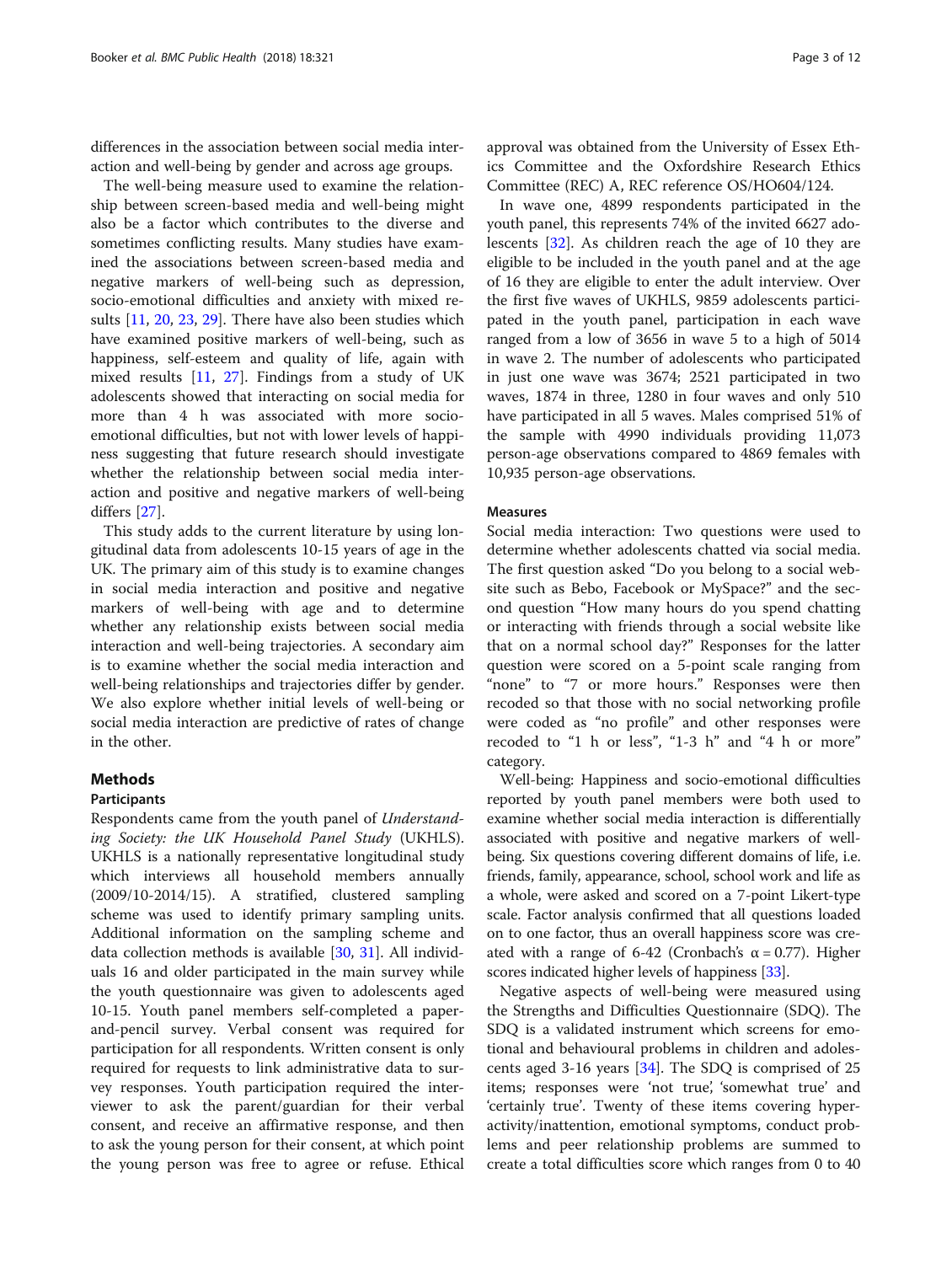(Cronbach's  $\alpha$  = 0.67). Higher scores on the total difficulties score indicate worse well-being. SDQ total difficulties scores of 20 or above indicate clinically relevant risk for mental problems [[35](#page-11-0)]. This cut-off was chosen so roughly 90% of the sample would fall in the normal or borderline range and 10% would fall in the abnormal range [[35](#page-11-0)]. The distribution of the SDQ total difficulties scores was slightly skewed, for both males (skewness  $= 0.56$ ) and females (skewness = 0.53). Happiness questions are asked annually, however the SDQ is completed bi-annually.

Covariates: Control variables were chosen based on the literature and previous analysis, conducted on the same data, which showed independent associations between these variables and both screen-based media and well-being [[6,](#page-10-0) [27](#page-10-0), [28](#page-10-0), [36\]](#page-11-0). Parent- and household-level covariates were included in this analysis. Marital status was included as the parent-level covariate while household-level covariates were highest educational attainment and household income. Covariates were also included in the models as time-varying or timeinvariant, as appropriate. Ethnic group and mean household income were time-invariant while educational attainment and marital status were time-variant. The youth questionnaire only asked ethnic identity every other year, thus some adolescents may not answer these questions. Therefore we used the youth response to the ethnicity question where available, for the 19%  $(n = 1847)$  with no ethnicity parent's reporting of their own ethnic group identity was used instead. Ethnic group was coded as White British, Black African/Caribbean, Asian, Other and Mixed. White British was the reference group.

At each wave, previous month net income is reported for the household. Household income was equivalised for household composition using the Organisation for Economic Co-operation and Development modified equivalence scale [[37](#page-11-0)] and then log transformed to create a more normal distribution. Due to missingness and model convergence issues, income was averaged across all waves the young person participated in.

Each parent reported their highest education qualification at each wave. The highest reported qualification of either parent was used. Due to sample size in some of the categories, General Certificate of Secondary Education (GCSE) and other qualification were combined so that the categories were degree, other higher qualification, A-level, GCSE/Other qualification, no qualification; degree was the reference category. GCSE are exams taken at 16 years of age (school year 11) and A-levels are exam taken at 18 years of age (school year 13). Each parent also reported their marital or cohabitation status (referred to as partnership status) at each wave. Partnership status was dichotomised as partnered or not partnered with partnered as the reference category.

## Analysis

We estimated parallel latent growth curve models using MPlus 7.3 [\[38\]](#page-11-0) Well-being scores and social media interaction are repeated at each age and are modelled as distinct processes; the conceptual model is shown in Fig. [1](#page-4-0). Rather than model over time, we modelled by age. Therefore these models do not measure change over time within individuals but rather change by age aver-aged across individuals [[39\]](#page-11-0). We estimated four models two for happiness, one for females and one for males and two for SDQ total difficulties, one for females and one for males Linear growth parameters are estimated for each process giving an intercept and a slope. Factor loadings were fixed at zero at age 10, therefore the intercept is interpreted as either the well-being score or the amount of time spent using social media at age 10. Intercepts and slopes are allowed to covary across processes; additionally slopes of one process are regressed on the intercept of the other process to estimate the potential reciprocal influence of social media interaction and well-being as the panel members aged. All models controlled for the young person's ethnic group, parental partnership status, highest educational attainment and mean household income. Highest educational attainment and marital status regression coefficients were set to be equal across age to estimate the average effects of each and to reduce any random fluctuations at each age. All adolescents aged 10-15 in a household were given the opportunity to complete a questionnaire; thus all models were adjusted for clustering within households.

## Results

The person-age distribution was similar and equal within each gender; each age group consisted of 16-17% of the overall sample (Table [1\)](#page-5-0). A higher percentage of fathers than mothers reported being partnered rather than non-partnered, as resident fathers are more likely to participate than non-resident fathers. The majority of adolescents were White British (74%) with Asian as the second largest ethnic group (11% for males and 12% for females).

Table [1](#page-5-0) shows that interacting on social media increased with age for both males and females. Females used social media more than males, a pattern that continued throughout adolescence. At age 13, half of females were chatting for more than 1 h per day, compared to one third of males. By the age of 15, 59% of females and 46% of males were chatting for 1 or more hours per day.

Well-being scores also differed by gender and age. Happiness scores decreased for females from a high of 36.94 (95% Confidence Interval [95% CI] = 36.73, 37.15) at age 10 to 33.33 (95% CI = 33.10, 33.57) at age 15. In this sample, young women with clinically relevant SDQ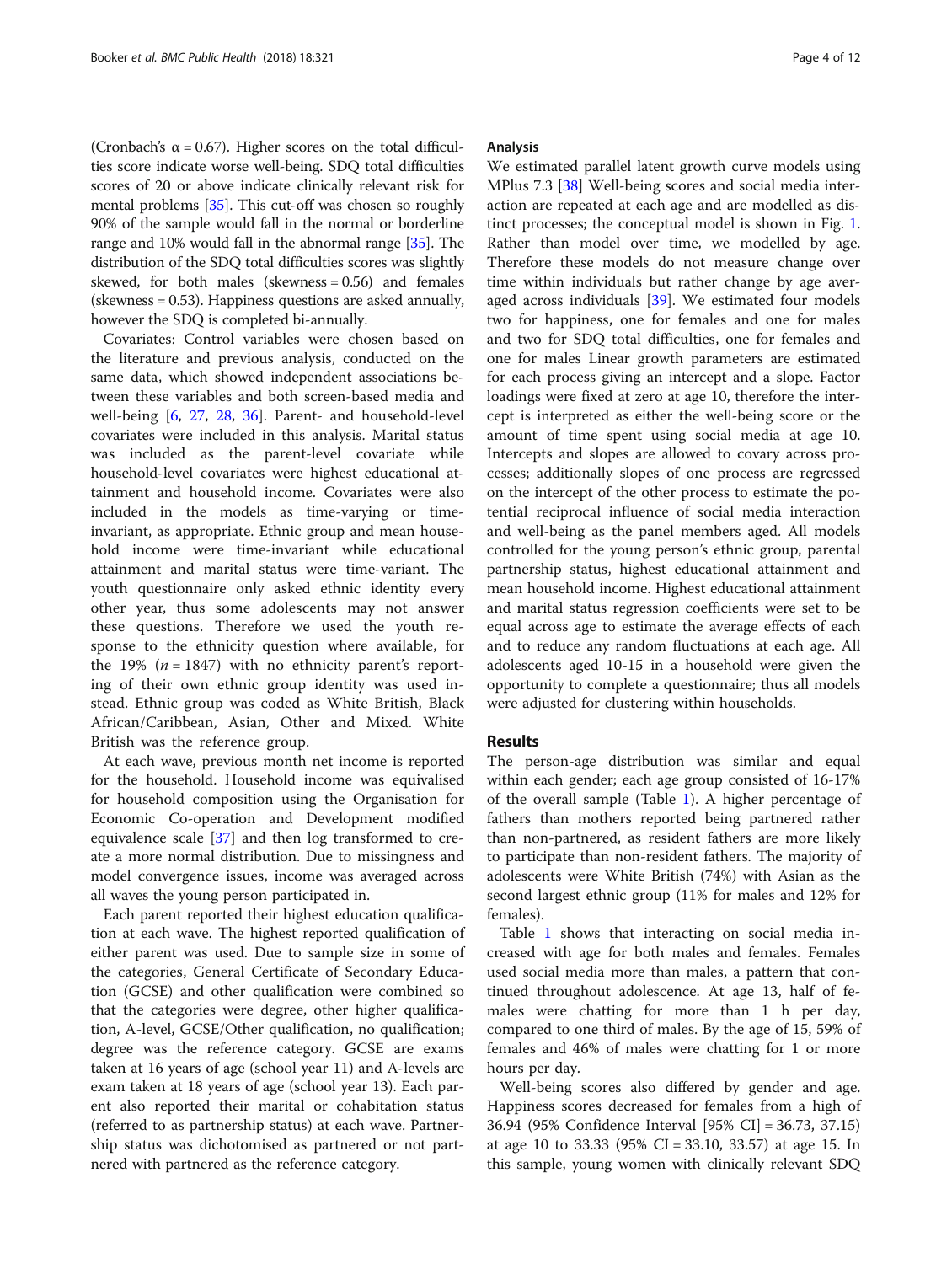<span id="page-4-0"></span>

scores had a happiness level  $6.95$   $(95\% \text{ CI} = 6.31, 7.58)$ points lower than young women who did not have clinically relevant SDQ total difficulties scores, 1.42 of a happiness standard deviation. The  $3.44$  (95% CI =  $3.00$ , 3.89) point difference in happiness between female 10 and 15-year olds is 0.70 of the total female happiness standard deviation across all ages. With the exception of the difference between ages 10 and 11 and ages 14 and 15, all levels of happiness were significantly different from each other. Males showed a similar, albeit smaller, reduction in happiness levels going from 36.02 (95% CI  $= 35.80, 36.24$  at age 10 to 34.55 (95% CI = 34.33, 34.78) at age 15. This is equivalent to 0.30 standard deviates on the happiness scale or one-quarter of the difference between young males with clinically and non-clinically relevant SDQ scores. Young males aged 13 and older were significantly less happy than both 10 and 11 year olds while 12 year olds were significantly happier than 14 and 15 year olds. SDQ scores decreased for males, but increased for females. At age 10 the average SDQ score was 10.30 (95% CI = 9.94-10.66) and rose to 11.15  $(95\% \text{ CI} = 10.83 - 11.46)$  at age 15. Average female SDQ scores were significantly higher at ages 14 and 15 than the scores at age 10, 11 and 12. Conversely, males had an average SDQ score of 11.51 (95% CI = 11.15, 11.87) at age 10 which decreased to 10.25 (95% CI = 9.92, 10.59) at age 15. SDQ scores of males at ages 10 and 11 did not

differ from each other but were significantly higher than the average scores of males aged 13, 14 and 15. While the average score at age 10 was higher than the age 12, there was no difference between the average age 11 and age 12 scores.

Significant differences between genders at specific ages were also observed. Ten and eleven year old females were significantly happier and had lower SDQ scores than males. These differences became non-significant at age 12 and at age 13 males reported higher levels of happiness while the SDQ scores were non-significantly different. Fourteen and fifteen year old males on average were significantly happier and had lower SDQ scores than females.

### Parallel growth model growth factor associations

The parameter estimates for the model intercepts, slopes and growth factor associations are given in Table [2.](#page-6-0) There were significant differences in the models between males and females. In both the happiness and SDQ models, there were significant correlations between the intercept of social media interaction and the intercept of each marker of well-being for females (Fig. 1, parameter A). These findings indicate that increased social media interaction was correlated with lower levels of happiness and higher levels of socio-emotional difficulties at age 10. While the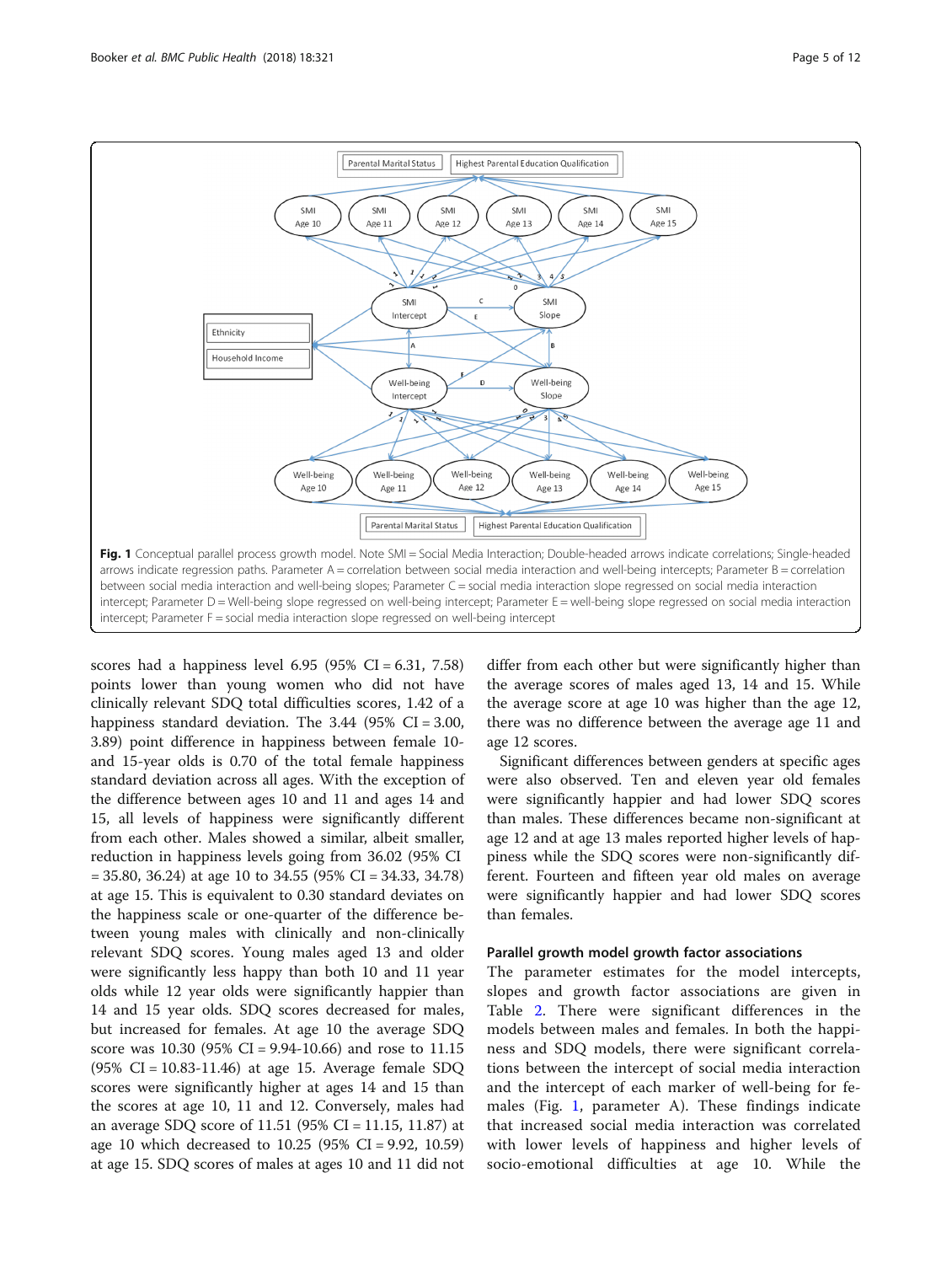| ì                                        |
|------------------------------------------|
| ì                                        |
| $\frac{1}{2}$                            |
| $\frac{1}{2}$<br>Ï<br>ţ                  |
|                                          |
| ć                                        |
|                                          |
| ï                                        |
|                                          |
| Ì                                        |
| $\ddot{\phantom{a}}$                     |
| Ì                                        |
|                                          |
|                                          |
|                                          |
|                                          |
| 5                                        |
|                                          |
| $\vdots$                                 |
|                                          |
|                                          |
| Ï<br>١                                   |
| $\vdots$                                 |
| $\mathbf{I}$                             |
| j                                        |
|                                          |
| j                                        |
| ١<br>l                                   |
| I                                        |
|                                          |
|                                          |
|                                          |
| l                                        |
| ļ<br>Ó                                   |
|                                          |
| i<br>ׇֺ֖֚֝֝֬                             |
| ï                                        |
| $\mathbf{I}$<br>l                        |
| ֧֧֦֧֦֧֦֧֦֧֦֧֦֧֦֧֦֧֦֧֦֧֦֧֦֧֦֧֦֧<br>l<br>I |
| l                                        |
|                                          |
|                                          |
|                                          |
| Ċ                                        |
| j                                        |
|                                          |
|                                          |
| ۱                                        |
|                                          |
|                                          |
| Ï                                        |
|                                          |
| Ì                                        |
|                                          |
|                                          |
|                                          |
|                                          |
|                                          |
|                                          |
| $\overline{\phantom{a}}$<br>l            |
|                                          |
|                                          |
| i əldis.<br>ŕ                            |

<span id="page-5-0"></span>

|                                                                                                                                                                                                                                                                                                                                                                                                                                                                                                                                                                                                                                                                | Females            |                            |                         |                             |                                    |                       |                           | Males          |               |                          |                     |                   |               |                          |
|----------------------------------------------------------------------------------------------------------------------------------------------------------------------------------------------------------------------------------------------------------------------------------------------------------------------------------------------------------------------------------------------------------------------------------------------------------------------------------------------------------------------------------------------------------------------------------------------------------------------------------------------------------------|--------------------|----------------------------|-------------------------|-----------------------------|------------------------------------|-----------------------|---------------------------|----------------|---------------|--------------------------|---------------------|-------------------|---------------|--------------------------|
|                                                                                                                                                                                                                                                                                                                                                                                                                                                                                                                                                                                                                                                                | Total              | 10 year olds               | 11 year olds            | year olds<br>$\approx$      | 13 year olds                       | 14 year olds          | 15 year olds              | Total          | 10 year olds  | 11 year olds             | 12 year olds        | 13 year olds      | 14 year olds  | 15 year olds             |
|                                                                                                                                                                                                                                                                                                                                                                                                                                                                                                                                                                                                                                                                | $(N = 4869)$       | $n = 1664$                 | $n = 1794$              | 1841<br>$\frac{1}{2}$       | $=1853$<br>$\overline{z}$          | $n = 1884$            | $n = 1847$                | $-4990$<br>z   | $n = 1711$    | $n = 1824$               | $n = 1907$          | $n = 1938$        | $n = 1861$    | $n = 1750$               |
| Social media interaction                                                                                                                                                                                                                                                                                                                                                                                                                                                                                                                                                                                                                                       |                    |                            |                         |                             |                                    |                       |                           |                |               |                          |                     |                   |               |                          |
| a profile/internet<br>Do not have<br>access                                                                                                                                                                                                                                                                                                                                                                                                                                                                                                                                                                                                                    | 23                 | SO                         | 38                      | 23                          | $\tilde{=}$                        | $\supseteq$           | $\infty$                  | 28             | 55            | $\frac{3}{4}$            | $\approx$           | $\overline{1}$    | $\tilde{=}$   | $\supseteq$              |
| 1 h per day<br>Less than                                                                                                                                                                                                                                                                                                                                                                                                                                                                                                                                                                                                                                       | $38$               | $\mathcal{S}^{\mathbb{C}}$ | $\pm$                   | $42\,$                      | $\approx$                          | 34                    | 33                        | 45             | 96            | $43$                     | $\frac{8}{3}$       | 5                 | $\frac{8}{4}$ | $\ddot{4}$               |
| 1-3 h per day                                                                                                                                                                                                                                                                                                                                                                                                                                                                                                                                                                                                                                                  | $\approx$          | $\supseteq$                | $\frac{\infty}{\infty}$ | $\overline{29}$             | $\approx$                          | $\sqrt{3}$            | $43$                      | 22             | $\sim$        | $\supseteq$              | $\overline{0}$      | $\geqslant$       | 등             | $36$                     |
| hours per day<br>4 or more                                                                                                                                                                                                                                                                                                                                                                                                                                                                                                                                                                                                                                     | $\supseteq$        | $\overline{\phantom{0}}$   | $\infty$                | $\triangleright$            | $\tilde{=}$                        | $\overline{1}$        | $\frac{\circ}{\circ}$     | $\sqrt{2}$     | $\sim$        | $\sim$                   | $\sim$              | $\circ$           | $\infty$      | $\supseteq$              |
| status (% partnered)<br>Mother's marital                                                                                                                                                                                                                                                                                                                                                                                                                                                                                                                                                                                                                       | $\frac{1}{6}$      | 80                         | 76                      | 75                          | $\frac{1}{2}$                      | 76                    | $\sqrt{6}$                | 78             | $\mathcal{L}$ | $\mathcal{P}^{\circ}$    | $\approx$           | 77                | 77            | 77                       |
| status (% partnered)<br>Father's marital                                                                                                                                                                                                                                                                                                                                                                                                                                                                                                                                                                                                                       | 8                  | 8                          | 8                       | 88                          | 88                                 | 8 <sup>o</sup>        | 57                        | 56             | 8             | 5                        | 5                   | 92                | 96            | 57                       |
| Highest parental qualification                                                                                                                                                                                                                                                                                                                                                                                                                                                                                                                                                                                                                                 |                    |                            |                         |                             |                                    |                       |                           |                |               |                          |                     |                   |               |                          |
| No qualification                                                                                                                                                                                                                                                                                                                                                                                                                                                                                                                                                                                                                                               | $\tilde{=}$        | Ξ                          | $\geq$                  | $\frac{1}{2}$               | $\overline{4}$                     | $\overline{4}$        | $\frac{5}{1}$             | $\tilde{1}$    | $\frac{1}{2}$ | $\supseteq$              | $\approx$           | $\widetilde{\Xi}$ | $\tilde{=}$   | $\overline{4}$           |
| Other qualification <sup>b</sup>                                                                                                                                                                                                                                                                                                                                                                                                                                                                                                                                                                                                                               | $\widetilde{\Box}$ | $\approx$                  | $\widetilde{\Box}$      | $\frac{1}{2}$               | $\overline{4}$                     | $\overline{4}$        | $\overline{4}$            | $\frac{3}{2}$  | Ξ             | $\geq$                   | $\frac{3}{2}$       | $\overline{4}$    | $\tilde{=}$   | $\overline{1}$           |
| GCSE <sup>c</sup>                                                                                                                                                                                                                                                                                                                                                                                                                                                                                                                                                                                                                                              | 29                 | $^{28}$                    | 30                      | $\Im$                       | 29                                 | 29                    | 28                        | 29             | $\rm 30$      | $\rm 30$                 | 29                  | $28$              | 29            | $28$                     |
| A-level <sup>d</sup>                                                                                                                                                                                                                                                                                                                                                                                                                                                                                                                                                                                                                                           | $\overline{1}$     | $\overline{\omega}$        | $\approx$               | $\Box$                      | $\Box$                             | $\frac{\circ}{\circ}$ | $\widetilde{\phantom{a}}$ | $\frac{8}{10}$ | $\Box$        | $\overline{\phantom{a}}$ | $\overline{\omega}$ | $\Box$            | $\approx$     | $\overline{\phantom{0}}$ |
| qualificaiton <sup>e</sup><br>Other higher                                                                                                                                                                                                                                                                                                                                                                                                                                                                                                                                                                                                                     | Ξ                  | $\supseteq$                | $\supseteq$             | $\equiv$                    | $\equiv$                           | Ξ                     | Ξ                         | Ξ              | $\approx$     | $\equiv$                 | Ξ                   | $\equiv$          | Ξ             | $\equiv$                 |
| Degree                                                                                                                                                                                                                                                                                                                                                                                                                                                                                                                                                                                                                                                         | $\frac{8}{1}$      | $\frac{8}{1}$              | $\Box$                  | $\Box$                      | $\frac{6}{1}$                      | $\frac{6}{1}$         | $\overline{10}$           | $\frac{6}{1}$  | $\frac{6}{1}$ | $\frac{6}{1}$            | $\frac{6}{1}$       | $\frac{6}{1}$     | $\frac{6}{2}$ | $\frac{6}{1}$            |
| Ethnicity                                                                                                                                                                                                                                                                                                                                                                                                                                                                                                                                                                                                                                                      |                    |                            |                         |                             |                                    |                       |                           |                |               |                          |                     |                   |               |                          |
| White British                                                                                                                                                                                                                                                                                                                                                                                                                                                                                                                                                                                                                                                  | $\overline{7}$     |                            |                         |                             |                                    |                       |                           | $\overline{7}$ |               |                          |                     |                   |               |                          |
| African/Caribbean<br><b>Black</b>                                                                                                                                                                                                                                                                                                                                                                                                                                                                                                                                                                                                                              | $\circ$            |                            |                         |                             |                                    |                       |                           | $\sqrt{2}$     |               |                          |                     |                   |               |                          |
| Asian                                                                                                                                                                                                                                                                                                                                                                                                                                                                                                                                                                                                                                                          | Ξ                  |                            |                         |                             |                                    |                       |                           | $\supseteq$    |               |                          |                     |                   |               |                          |
| Other                                                                                                                                                                                                                                                                                                                                                                                                                                                                                                                                                                                                                                                          | 4                  |                            |                         |                             |                                    |                       |                           | 4              |               |                          |                     |                   |               |                          |
| Mixed                                                                                                                                                                                                                                                                                                                                                                                                                                                                                                                                                                                                                                                          | $\mathsf{L}\cap$   |                            |                         |                             |                                    |                       |                           | $\sqrt{2}$     |               |                          |                     |                   |               |                          |
| household<br>Mean log<br>income                                                                                                                                                                                                                                                                                                                                                                                                                                                                                                                                                                                                                                | (0.43)<br>7.14     |                            |                         |                             |                                    |                       |                           | (0.43)<br>7.14 |               |                          |                     |                   |               |                          |
| Happiness scale                                                                                                                                                                                                                                                                                                                                                                                                                                                                                                                                                                                                                                                | 35.03 (5.14)       | 36.94 (4.32)               | 36.62 (4.42)            | 61 (4.88)<br>35.6           | 34.38 (5.17)                       | 33.56 (5.47)          | 33.33 (5.24)              | 35.27 (4.83)   | 36.02 (4.63)  | 35.87 (4.71)             | 35.53 (4.73)        | 35.04 (4.85)      | 34.67 (5.04)  | 34.55 (4.84)             |
| SDQ total difficulties                                                                                                                                                                                                                                                                                                                                                                                                                                                                                                                                                                                                                                         | 10.61 (5.60)       | 11.30 (5.74)               | 9.83 (5.42)             | 33 (5.61)<br>$\overline{a}$ | 10.62 (5.59)                       | 11.35 (5.83)          | 11.15 (5.28)              | 10.65 (5.69)   | 11.51 (5.89)  | 11.05 (6.03)             | 10.59 (5.66)        | 10.40 (5.63)      | 10.16 (5.37)  | 10.25(5.43)              |
| "Social media Interaction, parental marital status, parental qualification and parental ethnicity are percentages; Mean log household income, happiness and SDQ total difficulties are means and standard deviations<br>Abbreviation: GCSE, General Certificate of Secondary Education; SDQ, Strengths and Difficulties Questionnaire; UK, United Kingdom<br>Examples of other higher qualifications are teaching, nursing or diploma certifications /qualifications<br><sup>b</sup> Other qualifications include CSE, skills certifications, apprenticeship<br>'GCSE = exams taken at age 16 (year 11)<br><sup>d</sup> A Level exam taken at age 18 (year 13) |                    |                            |                         |                             | os, clerical qualifications, etc.; |                       |                           |                |               |                          |                     |                   |               |                          |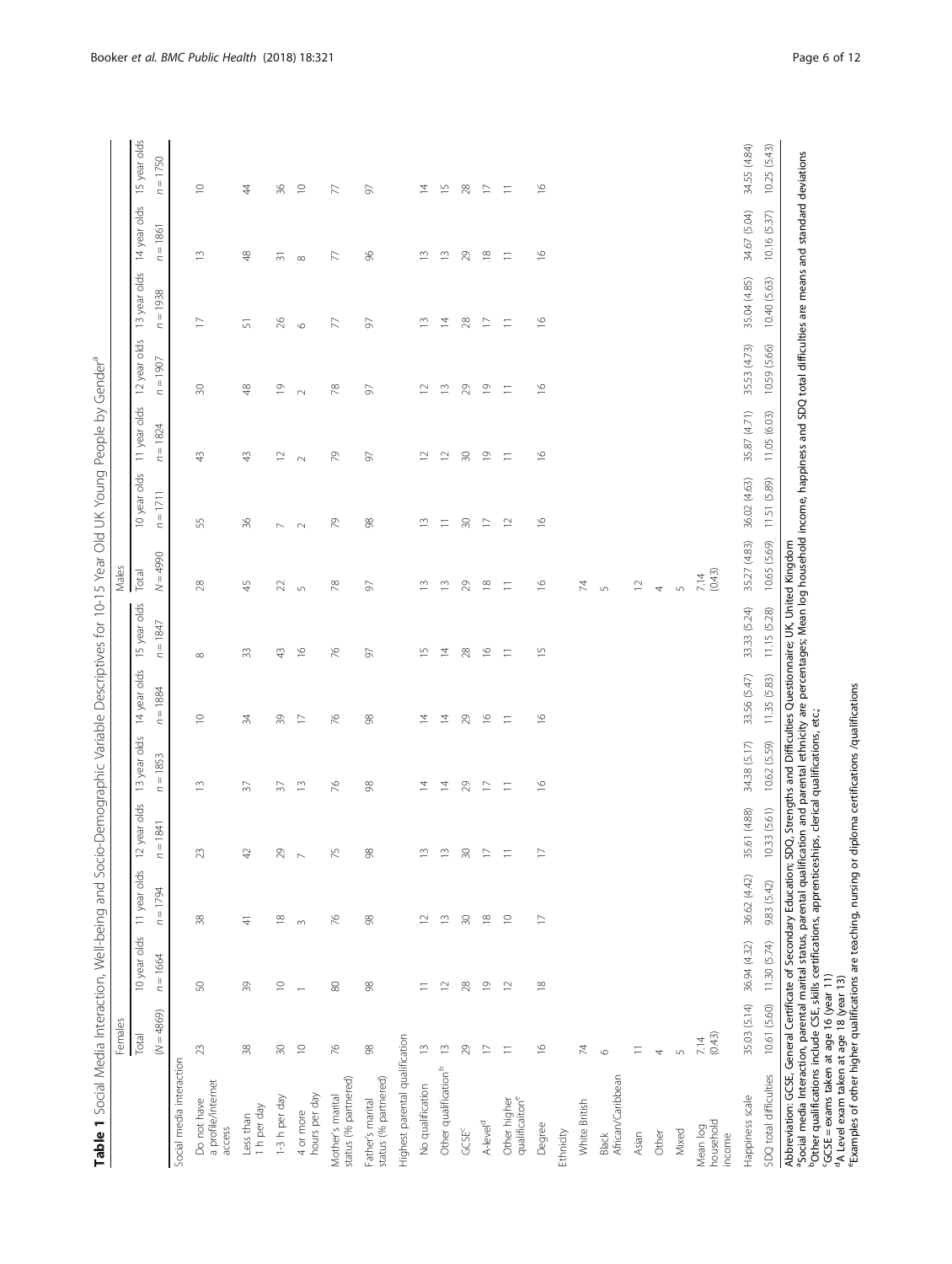### <span id="page-6-0"></span>Table 2 Parameter estimates

|                                                                 | Happiness              |                        |                      |                  | SDQ total difficulties |                  |                      |                  |
|-----------------------------------------------------------------|------------------------|------------------------|----------------------|------------------|------------------------|------------------|----------------------|------------------|
|                                                                 | Females ( $n = 4765$ ) |                        | Males ( $n = 4903$ ) |                  | Females ( $n = 4762$ ) |                  | Males ( $n = 4901$ ) |                  |
|                                                                 | PE                     | 95% CI                 | PE                   | 95% CI           | PE                     | 95% CI           | PE                   | 95% CI           |
| Model Intercepts                                                |                        |                        |                      |                  |                        |                  |                      |                  |
| Well-being Intercept                                            | 36.55                  | (33.32, 39.78)         | 38.40                | (35.20, 41.61)   | 13.57                  | (8.86, 18.27)    | 10.44                | (5.54, 15.34)    |
| Well-being Slope                                                | 1.65                   | $(-0.01, 3.31)$        | 0.76                 | $(-1.00, 2.52)$  | 1.69                   | (0.44, 2.93)     | 0.78                 | $(-0.40, 1.95)$  |
| SMI intercept                                                   | 0.00                   |                        | 0.00                 |                  | 0.00                   |                  | 0.00                 |                  |
| SMI slope                                                       | 0.44                   | $(-0.32, 1.20)$        | 0.47                 | $(-0.26, 1.20)$  | $-0.17$                | $(-0.71, 0.36)$  | 0.11                 | $(-0.46, 0.68)$  |
| Growth factor associations                                      |                        |                        |                      |                  |                        |                  |                      |                  |
| Path A: Intercept SMI < $\rightarrow$ Intercept WB <sup>a</sup> | $-0.10$                | $(-0.19, -0.01)$ -0.02 |                      | $(-0.10, 0.07)$  | 0.18                   | (0.08, 0.27)     | 0.10                 | (0.01, 0.19)     |
| Path B: Slope SMI $\lt$ --> Slope WB <sup>a</sup>               | $-0.23$                | $(-0.36, -0.09)$       | $-0.02$              | $(-0.15, 0.12)$  | 0.26                   | (0.09, 0.43)     | 0.17                 | $(-0.03, 0.36)$  |
| Path C: Slope SMI < -- Intercept SMI                            | $-0.08$                | $(-0.13, -0.04)$       | $-0.14$              | $(-0.17, -0.11)$ | $-0.08$                | $(-0.13, -0.04)$ | $-0.14$              | $(-0.17, -0.11)$ |
| Path D: Slope WB < -- Intercept WB                              | $-0.08$                | $(-0.12, -0.04)$       | $-0.07$              | $(-0.11, -0.03)$ | $-0.10$                | $(-0.15, -0.05)$ | $-0.08$              | $(-0.12, -0.03)$ |
| Path E: Slope WB < -- Intercept SMI                             | $-0.06$                | $(-0.13, 0.01)$        | $-0.004$             | $(-0.05, 0.04)$  | 0.10                   | (0.004, 0.19)    | 0.03                 | $(-0.03, 0.10)$  |
| Path F: Slope SMI < -- Intercept WB                             | $-0.01$                | $(-0.03, 0.001)$       | $-0.01$              | $(-0.02, 0.002)$ | 0.01                   | $(-0.01, 0.02)$  | $-0.001$             | $(-0.01, 0.01)$  |
| Model fit                                                       |                        |                        |                      |                  |                        |                  |                      |                  |
| Loglikelihood                                                   | $-43,001.75$           |                        | $-42,831.53$         |                  | $-31,170.95$           |                  | $-31,064.01$         |                  |
| AIC                                                             | 86,111.50              |                        | 85,771.06            |                  | 62,449.90              |                  | 62,236.02            |                  |
| BIC                                                             | 86,289.24              |                        | 86,121.94            |                  | 62,799.19              |                  | 62,586.86            |                  |

Abbreviations: AIC Akaike Information Criterion, BIC Bayesian Information Criterion, 95% C1 95% Confidence Interval, PE Raw parameter estimate, SMI Social Media Interaction, WB Well-being; <-- regression; <-- > correlation

<sup>a</sup>Coefficients are correlations

happiness and social media interaction intercepts were uncorrelated in males, there was a significant correlation between the two intercepts in the SDQ model, Correlation parameter  $(r) = 0.10$  (95% CI = 0.01, 0.19). Parameter B, the correlation between the slopes of social media interaction and well-being was significant for females only. In both cases, an increase in social media interaction was correlated with a decline in happiness,  $r = -0.23$  (95% CI =  $-0.36$ ,  $-0.09$ ) and an increase in SDQ score, r = 0.26 (95% CI = 0.09, 0.43).

For both males and females, the intercept of social media interaction was associated with the social media slope (Parameter C) and the well-being intercept was associated with the well-being slope (Parameter D). The associations were negative for both happiness and SDQ total difficulties. These findings indicate that adolescents with high levels of social media interaction at age 10 have less steep trajectories (slower rate of change) with age than those who interacted less social media at age 10. The happiness model correlation estimate for males is  $r = -0.14$  (95% CI =  $-0.17$ ,  $-0.11$ ) and females is  $r = -0.08$  (95% CI =  $-0.13$ ,  $-0.04$ ). Parameter estimates for the SDQ model were similar (Table 2). Similarly, high levels of happiness or a low level of socio-emotional difficulties at age 10 were associated with smaller changes in the respective marker of well-being with age (Parameter D).

Finally, there was only one significant association for Parameter E, the association between the social media interaction intercept and the SDQ slope. For females, increased interaction on social media at age 10 was associated with greater increases in SDQ with age, path coefficient =  $0.10$  (95% CI =  $0.004$ , 0.19). The association approached significance ( $p$ -value = 0.07) in the happiness model for females, coefficient =  $-0.06$  (95% CI =  $-0.13$ , 0.01). There were no significant associations for Parameter F, the slope of social media interaction regressed on the well-being intercept, however in the happiness models the female  $(p$ -value = 0.07) association approached significance.

## Parallel growth model covariate parameter estimates

Table [3](#page-7-0) provides the associations of the covariates with the well-being and social media variables. There was no association between parental education and happiness for females. However lower levels of parental education were associated with lower levels of happiness for males. In the SDQ models, there was a dose-response relationship between parental education and their child's SDQ. In both the happiness and SDQ models, all levels of parental educational attainment were associated with increased social media interaction for both males and females compared to adolescents whose highest parental achievement was at degree level. Having an unpartnered mother was associated with lower well-being for both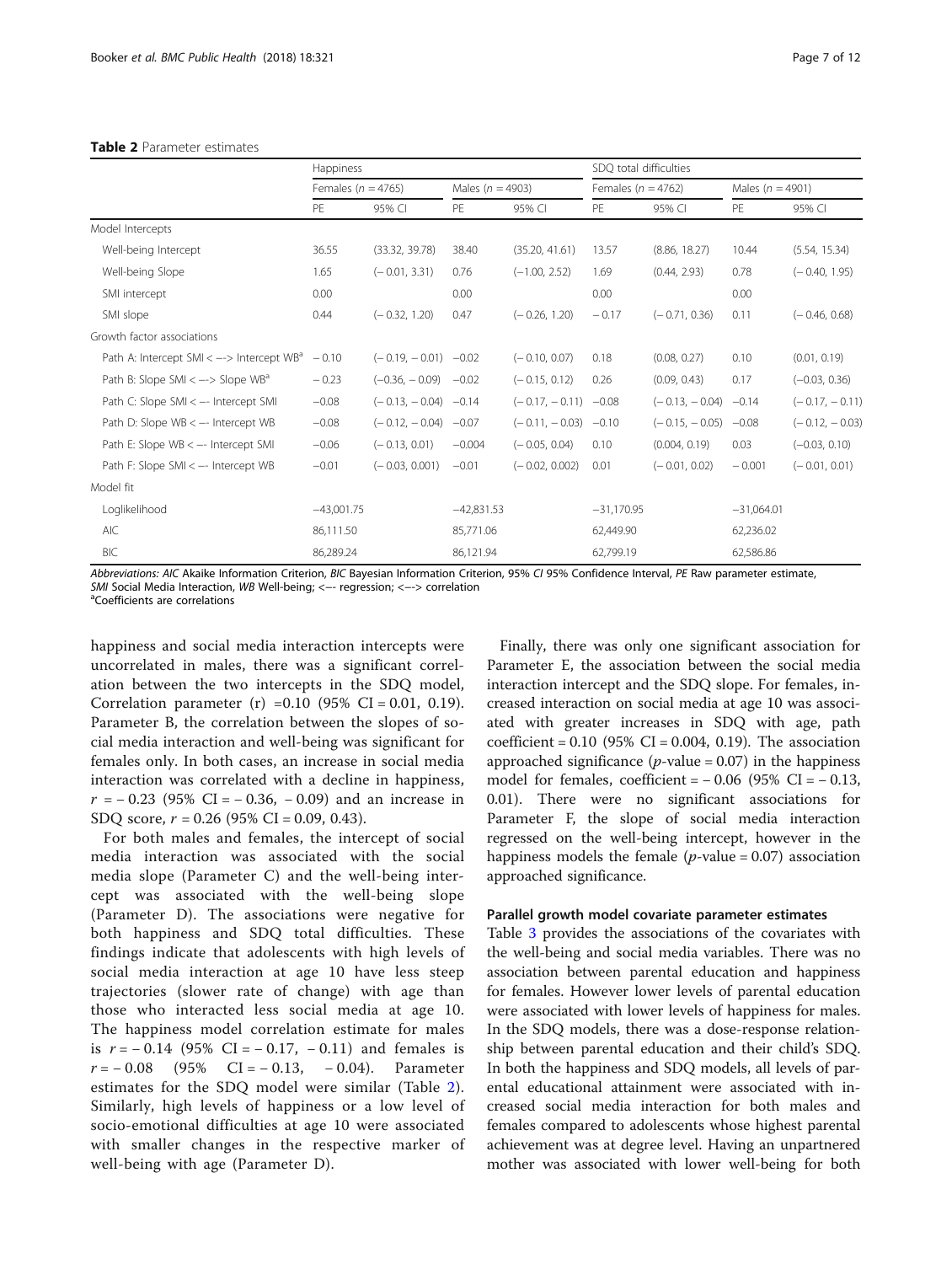## <span id="page-7-0"></span>Table 3 Covariate parameter estimates<sup>a,b</sup>

|                                       | Happiness                     |                               | SDQ total difficulties         |                               |  |
|---------------------------------------|-------------------------------|-------------------------------|--------------------------------|-------------------------------|--|
|                                       | Females ( $n = 4765$ )        | Males ( $n = 4903$ )          | Females ( $n = 4762$ )         | Males ( $n = 4901$ )          |  |
| Well-being <sup>c</sup>               |                               |                               |                                |                               |  |
| No qualification                      | $0.24 (-0.22, 0.69)$          | $-0.47$ ( $-0.90$ , $-0.03$ ) | $0.71$ $(0.10, 1.30)$          | 1.50 (0.91, 2.10)             |  |
| GCSE/Other qualification              | $0.11 (-0.24, 0.46)$          | $-0.40$ ( $-0.73$ , $-0.06$ ) | $0.60$ $(0.15, 1.05)$          | 0.90(0.44, 1.36)              |  |
| A-level                               | $-0.21$ ( $-0.66$ , 0.20)     | $-0.29$ ( $-0.67$ , 0.08)     | $0.43$ (-0.09, 0.95)           | $0.80$ $(0.27, 1.32)$         |  |
| Other higher Qualification            | $0.02$ ( $-0.43$ , 0.46)      | $-0.52$ ( $-0.97$ , $-0.08$ ) | $0.21$ ( $-0.38$ , 0.80)       | $0.45$ ( $-0.15$ , 1.04)      |  |
| Degree (Ref)                          |                               |                               |                                |                               |  |
| Unpartnered Mother                    | $-0.81$ ( $-1.12$ , $-0.51$ ) | $-0.69$ ( $-0.98$ , $-0.39$ ) | 0.51 (0.12, 0.91)              | $0.88$ $(0.47, 1.29)$         |  |
| Partnered Mother (Ref)                |                               |                               |                                |                               |  |
| Unpartnered Father                    | $-1.52$ ( $-2.52$ , $-0.52$ ) | $-0.60$ ( $-1.35$ , 0.15)     | 1.37 (0.23, 2.49)              | $0.77$ ( $-0.28$ , 1.81)      |  |
| Partnered Father (Ref)                |                               |                               |                                |                               |  |
| Social Media Interaction <sup>c</sup> |                               |                               |                                |                               |  |
| No qualification                      | 0.85(0.60, 1.10)              | $0.87$ $(0.62, 1.12)$         | 0.85(0.59, 1.11)               | $0.88$ $(0.61, 1.14)$         |  |
| GCSE/Other qualification              | 0.84(0.65, 1.03)              | $0.62$ (0.43, 0.80)           | 0.85(0.66, 1.04)               | 0.62 (0.42, 0.81)             |  |
| A-level                               | $0.56$ (0.33, 0.78)           | $0.59$ (0.38, 0.81)           | $0.57$ $(0.35, 0.79)$          | 0.60 (0.38, 0.82)             |  |
| Other higher Qualification            | $0.60$ (0.36, 0.84)           | 0.45(0.22, 0.68)              | $0.61$ $(0.37, 0.85)$          | 0.45(0.22, 0.69)              |  |
| Degree (Ref)                          |                               |                               |                                |                               |  |
| Unpartnered Mother                    | 0.41(0.26, 0.56)              | $0.32$ $(0.17, 0.48)$         | $0.41$ $(0.26, 0.56)$          | $0.32$ $(0.16, 0.48)$         |  |
| Partnered Mother (Ref)                |                               |                               |                                |                               |  |
| Unpartnered Father                    | $0.12$ ( $-0.37, 0.61$ )      | $0.37$ ( $-0.06$ , 0.80)      | $0.15$ ( $-0.34$ , 0.63)       | $0.37 (-0.07, 0.82)$          |  |
| Partnered Father (Ref)                |                               |                               |                                |                               |  |
| Well-being Intercept                  |                               |                               |                                |                               |  |
| Black African/Caribbean               | $1.06$ (0.38, 1.74)           | 1.14(0.25, 2.04)              | $-1.72$ ( $-2.65$ , $-0.79$ )  | $-1.38$ ( $-2.66$ , $-0.11$ ) |  |
| Asian                                 | $0.46$ ( $-0.16$ , 1.07)      | $0.80$ $(0.25, 1.35)$         | $-0.91$ ( $-1.75$ , $-0.08$ )  | $-1.56$ ( $-2.39$ , $-0.72$ ) |  |
| Other Ethnicity                       | $0.84$ (0.003, 1.68)          | $-0.15$ ( $-1.08$ , 0.79)     | $-0.37$ ( $-1.62$ , 0.88)      | $-0.37$ ( $-1.62$ , 0.89)     |  |
| Mixed Ethnicity                       | $-0.67$ ( $-1.55$ , 0.20)     | $0.42$ (-0.34, 1.17)          | $-0.10$ ( $-1.16$ , 0.96)      | $-0.83$ ( $-1.80$ , 0.14)     |  |
| White (Ref)                           |                               |                               |                                |                               |  |
| Mean Log Household Income             | $0.11 (-0.33, 0.54)$          | $-0.28$ ( $-0.71$ , 0.16)     | $-0.57$ ( $-1.20$ , 0.07)      | $0.04$ ( $-0.63$ , 0.70)      |  |
| Well-being Slope                      |                               |                               |                                |                               |  |
| Black African/Caribbean               | $-0.05$ $(-0.27, 0.17)$       | $0.004 (-0.25, 0.26)$         | $-0.02$ ( $-0.26$ , 0.21)      | $-0.20$ ( $-0.51$ , 0.11)     |  |
| Asian                                 | 0.18(0.01, 0.36)              | $0.31$ $(0.15, 0.47)$         | $-0.16$ ( $-0.37$ , 0.05)      | $-0.12$ ( $-0.34$ , 0.09)     |  |
| Other Ethnicity                       | $-0.14 (-0.41, 0.13)$         | $0.14 (-0.09, 0.36)$          | $-0.28$ ( $-0.56$ , $-0.002$ ) | $-0.02$ ( $-0.31$ , 0.26)     |  |
| Mixed Ethnicity                       | $0.04 (-0.24, 0.32)$          | $-0.15$ ( $-0.37$ , 0.08)     | $0.08$ ( $-0.15$ , 0.32)       | $0.11 (-0.13, 0.34)$          |  |
| White (Ref)                           |                               |                               |                                |                               |  |
| Mean Log Household Income             | $0.06$ ( $-0.06$ , $0.17$ )   | 0.20 (0.10, 0.31)             | $-0.03$ ( $-0.17$ , 0.12)      | $-0.03$ ( $-0.18$ , 0.11)     |  |
| Social Media Interaction Intercept    |                               |                               |                                |                               |  |
| Black African/Caribbean               | $-0.04$ ( $-0.44$ , 0.36)     | $0.07$ ( $-0.53$ , 0.68)      | $-0.04$ ( $-0.44$ , 0.36)      | $0.06$ ( $-0.54$ , 0.67)      |  |
| Asian                                 | $-0.81$ $(-1.14, -0.48)$      | $-0.47$ ( $-0.80$ , $-0.13$ ) | $-0.80$ ( $-1.13$ , $-0.47$ )  | $-0.48$ ( $-0.81$ , $-0.14$ ) |  |
| Other Ethnicity                       | $-0.04$ ( $-0.50$ , 0.42)     | $0.22$ ( $-0.27, 0.71$ )      | $-0.01$ ( $-0.47, 0.45$ )      | $0.21$ (-0.28, 0.70)          |  |
| Mixed Ethnicity                       | $-0.53$ ( $-1.00$ , $-0.06$ ) | $-0.08$ ( $-0.57$ , 0.41)     | $-0.53$ ( $-1.00$ , $-0.07$ )  | $-0.09$ ( $-0.57$ , 0.40)     |  |
| White (Ref)                           |                               |                               |                                |                               |  |
| Mean Log Household Income             | $-0.34$ ( $-0.58$ , $-0.10$ ) | $-0.16$ ( $-0.41$ , 0.09)     | $-0.36$ ( $-0.60$ , $-0.12$ )  | $-0.16$ ( $-0.41$ , 0.09)     |  |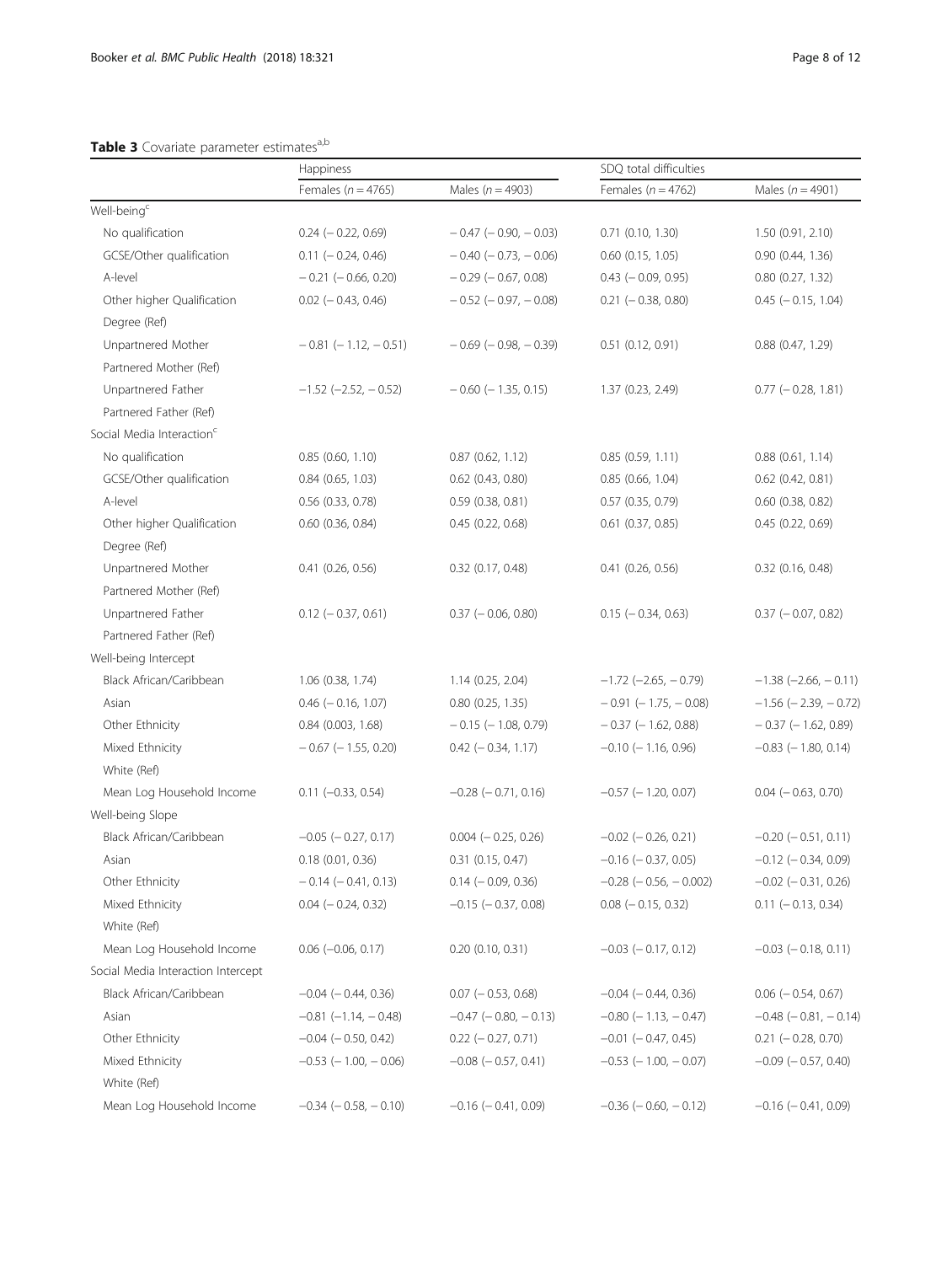|                                | <b>Happiness</b>              |                               | SDQ total difficulties        |                               |
|--------------------------------|-------------------------------|-------------------------------|-------------------------------|-------------------------------|
|                                | Females ( $n = 4765$ )        | Males ( $n = 4903$ )          | Females ( $n = 4762$ )        | Males ( $n = 4901$ )          |
| Social Media Interaction Slope |                               |                               |                               |                               |
| Black African/Caribbean        | $-0.05$ ( $-0.17, 0.06$ )     | $-0.02$ ( $-0.14$ , 0.10)     | $-0.06$ ( $-0.17$ , 0.06)     | $-0.03$ ( $-0.15$ , 0.09)     |
| Asian                          | $-0.27$ ( $-0.37$ , $-0.17$ ) | $-0.10$ ( $-0.18$ , $-0.03$ ) | $-0.27$ ( $-0.37$ , $-0.17$ ) | $-0.11$ ( $-0.19$ , $-0.04$ ) |
| Other ethnicity                | $-0.12$ ( $-0.26$ , 0.01)     | $-0.10$ ( $-0.20$ , 0.004)    | $-0.17$ ( $-0.27$ , $-0.03$ ) | $-0.09$ ( $-0.19$ , 0.01)     |
| Mixed ethnicity                | 0.13(0.01, 0.26)              | $0.01$ $(-0.09, 0.11)$        | 0.14(0.02, 0.27)              | $0.01$ $(-0.09, 0.10)$        |
| White (Ref)                    |                               |                               |                               |                               |
| Mean log household income      | $0.08$ $(0.02, 0.14)$         | $0.05$ ( $-0.004$ , $0.11$ )  | 0.09(0.03, 0.15)              | $0.06$ ( $-0.002$ , $0.11$ )  |

Table 3 Covariate parameter estimates<sup>a,b</sup> (Continued)

Abbreviation: GCSE General Certificate of Secondary Education, SDQ Strengths and Difficulties Questionnaire

<sup>a</sup> Other ethnicity = Gypsy or Irish Traveller, Other White, Any other Asian background, Any other Black background, Arab, Any other ethnic group

b GCSE exams taken at age 16 (year 11); A Level exam taken at age 18 (year 13); Examples of other higher qualifications are teaching, nursing or diploma

certifications /qualifications; Other qualifications include CSE, skill s certifications, apprenticeships, clerical qualifications, etc.

<sup>c</sup>Average effects across age - covariate regressions were held to be equal across ages

males and females. Compared to adolescents who lived with a partnered mother, those living with an unpartnered mother interacted on social media more; the effect size was the same for both males and females in the happiness and the SDQ models. Living with an unpartnered father was associated with worse well-being for females only; there were no significant associations for males.

Time-invariant associations were mixed and should be interpreted with caution due to the aggregation of ethnic groups. Black African/Caribbean adolescents had better well-being at age 10 compared to White British adolescents. Asian (Indian, Bangladeshi or Pakistani) males had higher levels of happiness at age 10 and both Asian males and females showed a greater increase in happiness with age when compared to their White British counterparts. Asian adolescents also had lower levels of socio-emotional difficulties at age 10 compared to White British adolescents. Asian adolescents used social media less at age 10 and their increase in use with age was slower than for White British adolescents. In the SDQ model, males from higher income households had greater increases of happiness with age compared to those from lower income households. In both well-being models, females in higher income households interacted on social media less at age 10; however their interaction increased more from 10 to 15 years more than adolescents in lower income households.

## **Discussion**

The results from this study showed that social media interaction increases with age and happiness decreases with age for both males and females. While socioemotional difficulties decreased with age for males, they increased for females. The parallel growth models showed stark differences by gender, although the patterns were similar between the two measures of wellbeing. Worse well-being was associated with greater social media interaction at age 10 and the changes over

time were also associated for females. Of most importance, greater interaction on social media at age 10 was associated with worsening socio-emotional difficulties with age among females. The findings for males showed that social media interaction and levels of well-being at age 10 were associated with their changes with age; however there were no cross-associations. Meaning that initial levels of well-being or social media interaction was not associated changes in interacting on social media or well-being levels, respectively. Only, social media interaction and SDQ scores were associated at age 10 in the SDQ model.

The findings indicate that well-being at older ages among females is associated with how much they interacted on social media at age 10; this was not the case for males. This is one of the first studies to show such stark differences between social media interaction and wellbeing between males and females. Many studies control for gender and do observe a significant gender main effect; however they do not test for gender interactions or stratify by gender [[25,](#page-10-0) [40,](#page-11-0) [41](#page-11-0)]. In a cross-sectional analysis of UK adolescents, Brodersen et al., [\[42\]](#page-11-0) found that the emotional symptoms subscale of the SDQ was associated with sedentary behaviour for females but not for males. Verduyn et al. [\[22\]](#page-10-0) have offered potential pathways through which active and passive social media interaction may impact well-being, social capital and upward comparison. It is possible that as adolescent females age there is an increase in upward social comparison leading to decreases in well-being. While Verduyn et al. [\[22](#page-10-0)] do not theorise on the effects of active use on upward social comparison, it is possible active use is also associated with upward social comparison. Thus there may be a mediating role of upward social comparison on the relationship between social media interaction and well-being among females as they age. It is possible that by only controlling for gender and looking across age, these studies are masking the true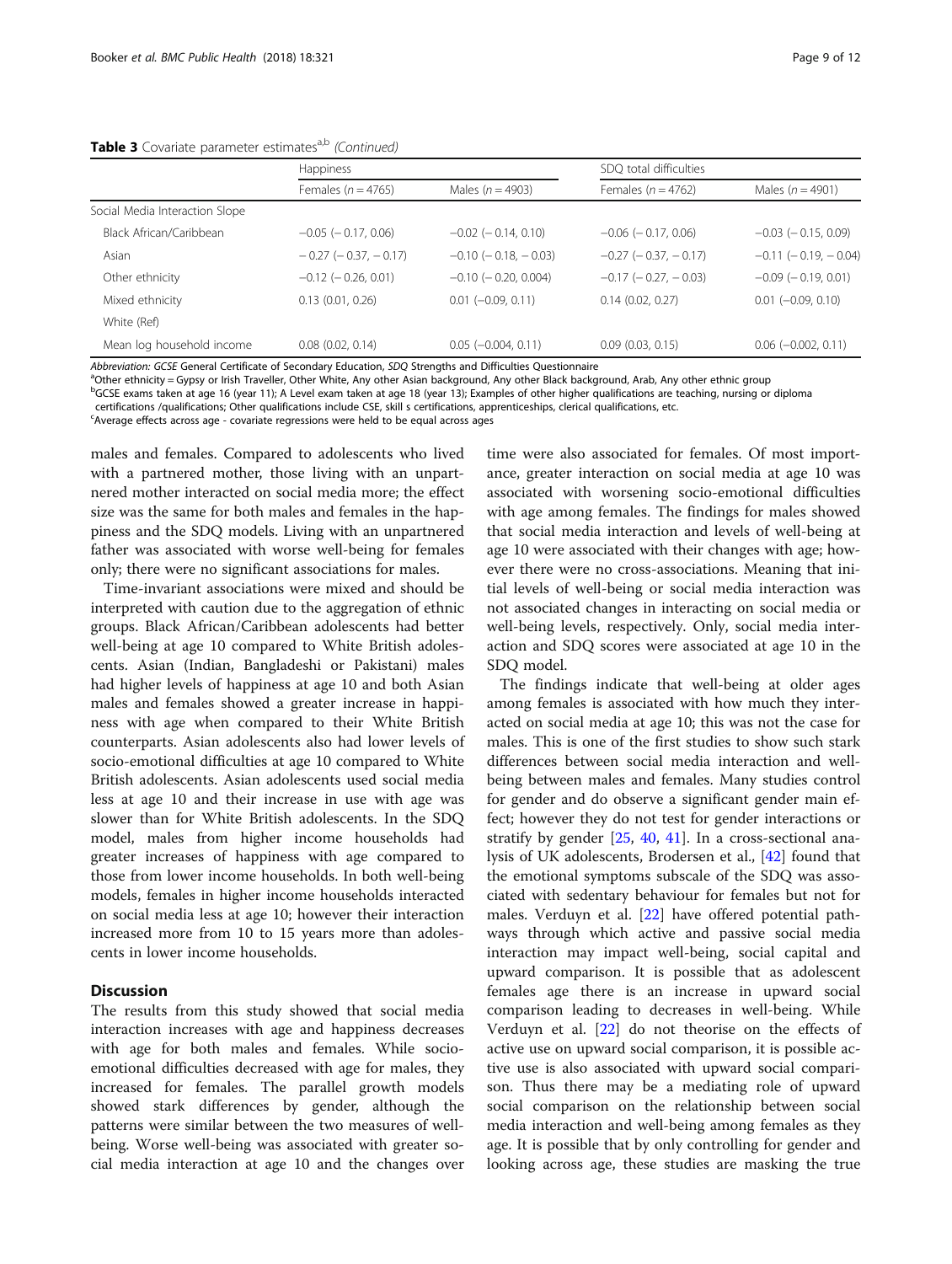relationships between social media interaction and wellbeing as they might differ by gender.

The male models did show that both happiness and socio-emotional difficulties decreased with age, however if these reductions are not associated with social media interaction what other factors could be responsible? Many studies have shown that social media interaction is higher among females than males while males are more likely to participate in gaming, either via computer or console [[25](#page-10-0), [27,](#page-10-0) [41](#page-11-0), [42\]](#page-11-0). As gaming has become as interactive as social media, it is possible that greater associations between gaming and well-being might be found for males than females. Preliminary analysis on this sample suggests this, data not shown.

The personal and household characteristics of the adolescents produced interesting findings. Levels of wellbeing were better among Black African/Caribbean and Asian adolescents and changes in happiness were greater in Asians. This finding of better well-being of ethnic minority adolescents in the UK has been found elsewhere [[43,](#page-11-0) [44\]](#page-11-0). A new finding of this study is that Asian adolescents chatted on social media less and their increase with age was lower than White British adolescents. Finally there was an association between social position and social media interaction in that adolescents from households with lower education or income had higher levels of interacting on social media and among females lower income was associated with more social media interaction at age 10, which has been replicated with US adolescents  $[45]$  $[45]$  but not in the UK  $[46]$ .

There are several strengths of this study. It uses longitudinal data from a nationally representative sample. We were able to estimate models separately by gender showing significant differences in growth factor associations. This study controlled for several time-invariant and time-varying covariates. The associations between those covariates and the intercept and slopes of social media interaction and well-being intercepts and slopes differed. Associations also varied by age. Finally, the questions included in this study only assess one form of active social media interaction, i.e. chatting, and does not assess other forms of active interaction, nor passive interaction. So while we cannot examine differences between active and passive use, we are able to look at longitudinal effects of active use. Active interaction implies content contribution or creation while passive interaction includes reading but not commenting on posts. Thus active social media interaction may lead to increased feelings of connectedness and thus better well-being. The findings from this study contradict this hypothesis as well as previous findings [[22](#page-10-0)]. There are limitations, however, the social media question asks specifically about interaction on a normal school day and not social media interaction during the

weekend or when not in school, which might be higher. Thus the findings may be underestimated. Additionally, there are no questions on patterns or reasons that adolescents interact with social media. Recent studies have identified typologies of use and have examined how patterns of use are associated with wellbeing. [[16](#page-10-0), [20](#page-10-0)–[22\]](#page-10-0). Future waves of UKHLS ask about weekend use and should be compared to weekday use. While UKHLS is longitudinal, it was not possible to use parallel latent growth curve models to examine within individual changes in the social media interaction and well-being relationship due to the replacement nature of the youth questionnaire and the long data collection period, 2 years, which did not allow for creation of cohorts. Use of a longitudinal study without these issues should enable further examination of changes over time within individuals.

## Conclusions

Advances in technology have resulted in increases in sedentary behaviour and, in the past, solitary activities. However with the creation of social media it is possible to interact with others while still being separate. Adolescents are increasingly engaged in social media and the long-term effects on well-being are not fully known. Some studies suggest that interacting on social media might reduce social isolation; however there are others which have come to opposite conclusions. The findings of this study show gender differences in that greater social media interaction at age 10 was associated with lower levels of well-being at later ages among females. The lack of significant associations among males, suggests that other factors are associated with the reduction of well-being during adolescence. Future studies should examine what these factors could be.

Social media interaction increases with age during adolescence and the current generation is not expected to reduce their use once they enter adulthood. It is therefore important to educate adolescents, specifically females, and their parents on the consequences of high levels of use at young ages on their future well-being, not just in later adolescence but in adulthood as well.

#### Abbreviations

CI: Confidence Interval; GCSE: General Certificate of Secondary Education; SDQ: Strengths and Difficulties Questionnaire; UK: United Kingdom; UKHLS: UK Household Longitudinal Study

#### Acknowledgements

Not applicable.

#### Funding

Dr. Booker was supported by the UK Economic and Social Research Council (ESRC): Understanding Society: The UK Longitudinal Household Study (RES-586-47-0001); Understanding Society, the UK Longitudinal Studies Centre (RES-586-47-0002) and the Research Centre on Micro-Social Change (MiSoC) (award no. RES-518-28-001). Professors Kelly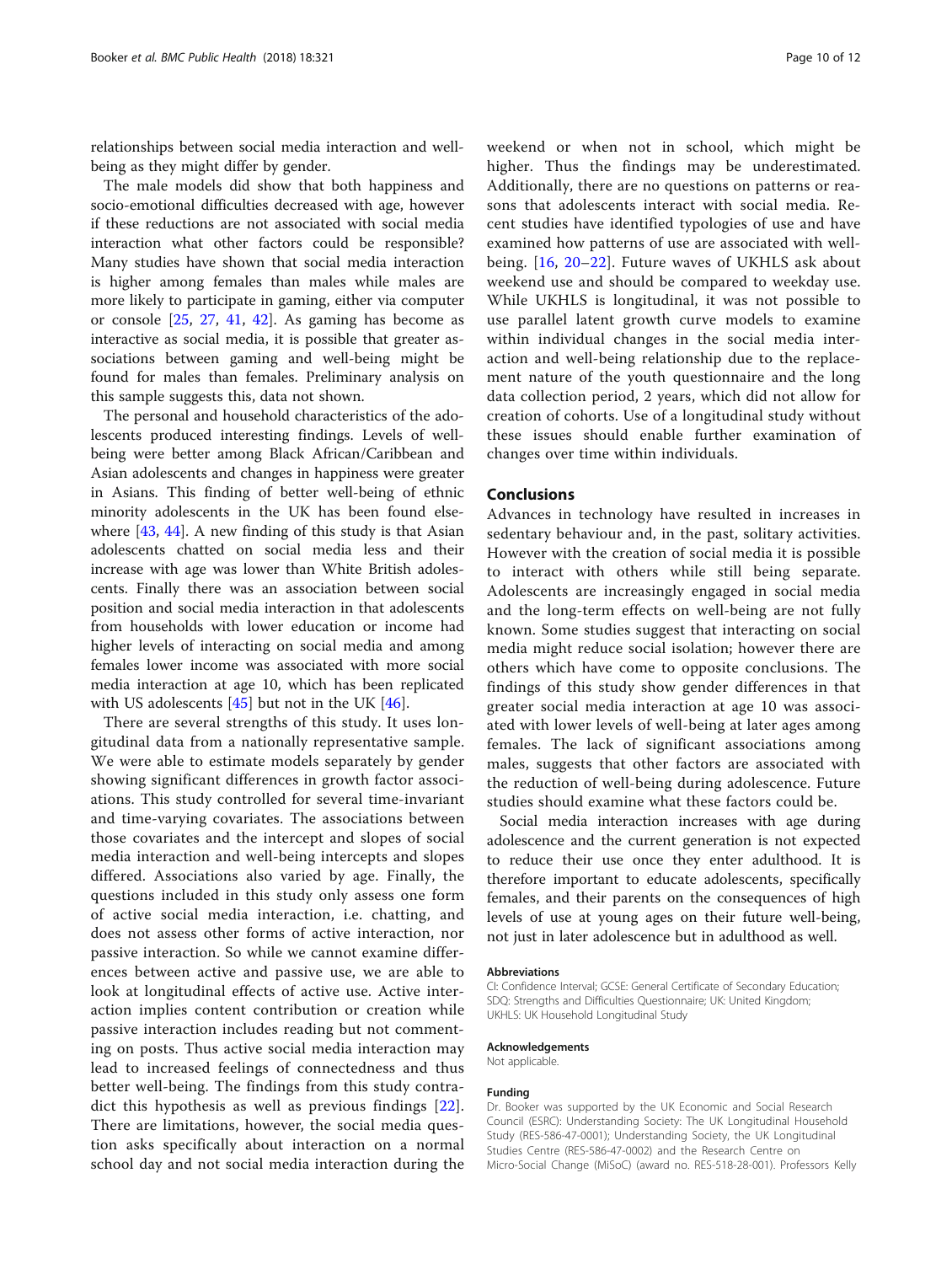<span id="page-10-0"></span>and Sacker were supported by the ESRC International Centre for Lifecourse Studies in Society and Health (ES/J019119/1). Understanding Society is funded through the following ESRC grants: Understanding Society: The UK Longitudinal Household Study (RES-586-47-0001); Understanding Society, the UK Longitudinal Studies Centre (RES-586-47-0002). The ESRC provided funding for the collection of UKHLS data; however they were not involved in the study design, analysis, interpretation of the data or writing up of this paper. The decision to submit this paper for publication was at the discretion of the authors.

## Availability of data and materials

UKHLS data is available from the UK Data Service <https://discover.ukdataservice.ac.uk/catalogue/?sn=6614>. Data documentation is available from the Understanding Society website [https://www.understandingsociety.ac.uk/documentation.](https://www.understandingsociety.ac.uk/documentation)

#### Author's contributions

CB conducted the data management, helped with the design of the analytical scheme, conducted the analysis and prepared the manuscript. AS and YK provided input on the analytical scheme. AS assisted with analytical issues and reviewed and provided input on the manuscript. YK assisted with variable construction and reviewed the manuscript. All authors read and approved the final manuscript.

#### Ethics approval and consent to participate

Ethical approval was obtained from the university ethics committee and the National Research Ethics Service. Adults 16 and older provided written consent to participate. For adolescents aged 10-15, parental or responsible adult verbal consent was required and obtained for participation.

#### Consent for publication

Not applicable.

#### Competing interests

The authors declare no competing interests.

## Publisher's Note

Springer Nature remains neutral with regard to jurisdictional claims in published maps and institutional affiliations.

#### Author details

<sup>1</sup>Institute for Social and Economic Research, University of Essex, Wivenhoe Park, Colchester CO4 3SQ, UK. <sup>2</sup>ESRC International Centre for Lifecourse Studies in Society and Health, Department of Epidemiology and Public Health, University College London, 1-19 Torrington Place, London WC1E 6BT, UK.

## Received: 24 October 2016 Accepted: 26 February 2018 Published online: 20 March 2018

#### References

- Blum RW, Nelson-Mmari K. The health of young people in a global context. J Adolesc Health. 2004;35:402–18.
- 2. Due P, Krolner R, Rasmussen M, Andersen A, Damsgaard MT, Graham H, Holstein BE. Pathways and mechanisms in adolescence contribute to adult health inequalities. Scandinavian Journal of Public Health. 2011;39(6 Suppl):62–78.
- 3. Viner R. Co-occurrence of adolescent health risk behaviors and outcomes in adult life: findings from a national birth cohort. J Adolesc Health. 2005;36(2):98–9.
- Viner RM, Cole TJ. Television viewing in early childhood predicts adult body mass index. J Pediatr. 2005;147(4):429–35.
- 5. The Sedentary Behaviour and Obesity Expert Working Group. Sedentary behaviour and obesity: review of the current scientific evidence. In. London: Department of Health. Schools and Families: Department for Children; 2010. p. 122–5.
- 6. OfCom. Children and parents: media use and attitudes report. London: Office of Communications; 2015.
- 7. UNICEF. Child well-being in rich countries: a comparative overview. In: Innocenti Report Card 11. UNICEF Innocenti Research Centre: Florence, Italy; 2013.
- Clinical report the impact of social media on children, adolescents, and families. Pediatrics. 2011;127(4):800–4.
- Pantic I. Online social networking and mental health. Cyberpsychology, Behavior, and Social Networking. 2014;17(10):652–7.
- 10. Caplan SE. Relations among loneliness, social anxiety, and problematic internet use. Cyberpsychology & Behavior. 2007;10(2):234–42.
- 11. Suchert V, Hanewinkel R, Isensee B. Sedentary behavior and indicators of mental health in school-aged children and adolescents: a systematic review. Prev Med. 2015;76:48–57.
- 12. Tremblay MS, LeBlanc AG, Kho ME, Saunders TJ, Larouche R, Colley RC, Goldfield G, Gorber SC. Systematic review of sedentary behviour and health indicators in school-aged children and youth. Int J Behav Nutr Phys Act. 2011;8:98.
- 13. Mitchell JA, Pate RR, Beets MW, Nader PR. Time spent in sedentary behavior and changes in childhood BMI: a longitudinal study from ages 9 to 15 years. Int J Obes. 2013;37(1):54–60.
- Santos R, Mota J, Okely AD, Moreira C, Coelho-E-Silva MJ, Vale S, Sardinha LB. The independent associations of sedentary behaviour and physcial activity on cardiorespiratory fitness. Br J Sports Med. 2014;48: 1508–12.
- 15. Valkenburg PM, Peter J. Online communication and adolescent well-being: testing the stimulation versus the displacement hypothesis. J Comput-Mediat Commun. 2007;14(4):article 2.
- 16. Brandtzaeg PB. Social networking sites: their users and social implicaitons a longitudinal study. J Comput-Mediat Commun. 2012;17:467–88.
- 17. Valkenburg PM, Peter J. The effects of instant messaging on the quality of adolescent's existing frienships: a longitudinal study. Aust J Commun. 2009; 59:79–97.
- 18. Grieve R, Indian M, Witteveen K, Tolan GA, Marrington J. Face-to-face or Facebook: can social connectedness be derived online? Comput Hum Behav. 2013;29(3):604–9.
- 19. Liu R-D, Shen C-X, Xu L, Gao Q. Children's internet information seeking, life satisfaction, and loneliness: the mediating and moderating role of selfesteem. Comput Educ. 2013;68:21–8.
- 20. Frison E, Eggermont S. Toward an integrated and differential approach to the relationships between loneliness, different types of Facebook use, and adolescents' depressed mood. Commun Res. 2015:1–28. [https://doi.org/10.](https://doi.org/10.1177/0093650215617506) [1177/0093650215617506](https://doi.org/10.1177/0093650215617506).
- 21. Frison E, Eggermont S. Gender and Facebook motives as predictors of specific types of Facebook use: a latent growth curve analysis in adolescence. J Adolesc. 2016;52:182–90.
- 22. Verduyn P, Ybarry O, Résibois M, Jonides J, Kross E. Do social network sites enhance or undermine subjective well-being? A critical review. Social Issues and Policy Review. 2017;11(1):274–302.
- 23. Gámez-Gaudix M. Depressive symptoms and problematic internet use among adolescents: analysis of the longitudinal relationships from the cognitive-behavioral model. Cyberpsychology, Behavior, and Social Networking. 2014;17(11):714–9.
- 24. Romer D, Bagdasarov Z, More E. Older versus newer media and the wellbeing of United States youth: results from a national longitudinal panel. J Adolesc Health. 2013;52:613–9.
- 25. Willoughby T. A short-term longitudinal study of internet and computer game use by adolescent boys and girls: prevalence, frequency of use, and psychosocial predictors. Dev Psychol. 2008;44(1):195–204.
- 26. Liu M, Wu L, Yao S. Dose-response association of screen time-based sedentary behavior in children and adolscents and depression: a metaanalysis of observational studies. Br J Sports Med. 2015;2015(0):1–8.
- 27. Booker CL, Skew AJ, Kelly YJ, Sacker A. Media use, sports participation, and well-being in adolescence: cross-sectional findings from the UK household longitudinal study. Am J Public Health. 2015;105(1):173–9.
- 28. The Children's Society. The good childhood report 2015. London: The Children's Society; 2015.
- 29. Kross E, Verduyn P, Demiralp E, Park J, Lee DS, Lin N, Shablack H, Jonides J, Ybarry O. Facebook use predicts declines in subjective well-being in young adults. PLoS One. 2013;8(8):e69841.
- 30. Burton J, Laurie H, Lynn P. Appendix: understanding society design overview. In: McFall S, editor. Understanding society: early findings from the first wave of the UK's household longitudinal study edn; 2011.
- 31. Understanding society, the UK household longitudinal study 2017 [[https://www.understandingsociety.ac.uk/documentation\]](https://www.understandingsociety.ac.uk/documentation); 2017.